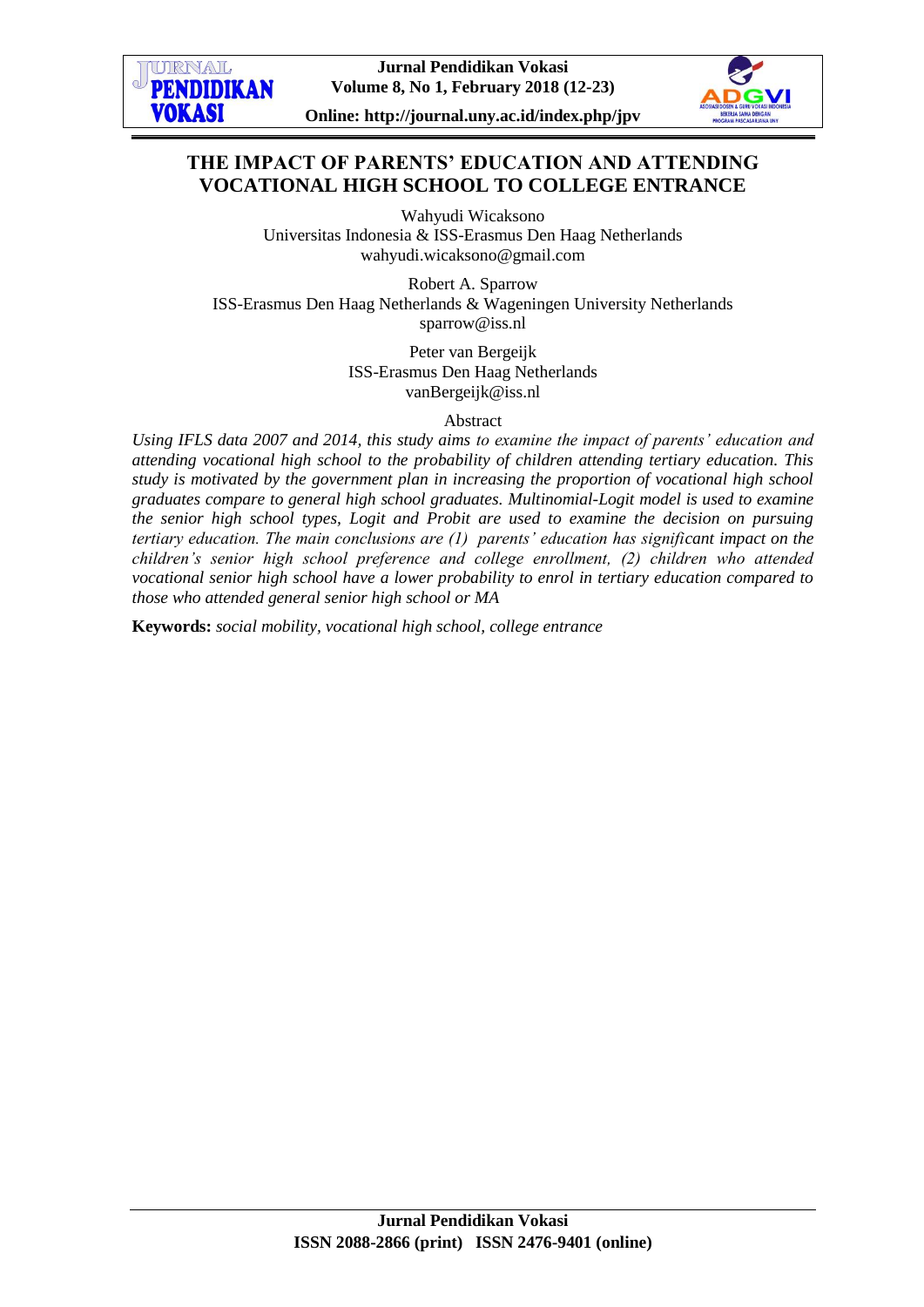### **INTRODUCTION**

The discussion about general versus vocational secondary education recently is become a popular research topic in the educational study. This subject is soaring along with the emerging of vocational expansion policies, especially in developing countries including Indonesia.

The modern debate is about the comparison return on education between general and vocational secondary education. Return in labor market and income is researched by Bennell (1996), Mane (1998), Chen (2009), Newhouse & Suryadarma (2011), Sohn (2013), Mahirda & Wahyuni (2016), Hanushek, et al. (2017). Few who study the comparison in academic performance and college entry, Chen (2009) compares Indonesia vocational and general graduates in college entrance, and Loyalka et al. (2015) compare working skill and academic performance of general and vocational students of China senior secondary. Another unpopular study is the determinant of selecting general over vocational secondary education and vice versa as we know, in Indonesia only researched by Chen (2009) and Newhouse & Suryadarma (2011) using Indonesia data.

The study about the comparison between academic and vocational is relevance in Indonesia. Since Government of Indonesia plans to expand vocational education in secondary and tertiary level. The Ministry of Education formalized vocational education expansion planning in its Strategic Planning document year 2005-2009. (Ministry of National Education, 2006). This plan was established in President Susilo Bambang Yudhoyono administration era and continued in Joko Widodo era.

Moreover the government also sets an ambitious target in the vocational education expansion. The government targets in 2015 the proportion of vocational high school student to general high school student is 70 by 30 percent. As information, in 2004 only 30 percent of students who enrolled in the vocational senior high school and the rest, 70 percent enrolled in general senior high school. Government plans to increase the number of vocational school or convert the general high school into vocational high school. (Ministry of National Education, 2006).

The government planning needs to deal with the parents' preferences. The parents' preferences will determine the children senior high school choice between vocational or general high school. Since people is a rational creature. Breen & Goldthorpe (1997) try to explain the difference in educational choice among people using rational action theory. According to their theory, people will rationally act when they are deciding an educational track. Individuals in this case parent and children are assumed to know about the cost, benefit, and consequences for every choice. Modify an option later is costly. Therefore, in choosing two alternatives, they need to compare the cost and benefit of every decision, assessing the success possible, and measure the available source to finance the choice.

Green & Goldthorpe (1997) explain that the family's social class also affects children educational decision. Effect of family's social class raises class differential in the educational decision. The class differential can be derived from three primary mechanisms: relative risk aversion, differences in ability and expectations of success, and differences in the resources. Chernichovsky and Meesok said that "the relatively wealthy and welleducated (parents) shun vocational training…" (Chernichovsky & Meesok, 1985: iii), sending their children to a tertiary education is the reason why wealthy parent avoid vocational training because they presume attending vocational education will reduce the probability to be accepted in higher education. Foster (1965) in (Ziderman, 1997) stated the reason why parents in Ghana avoided to send their children to vocational high school. According to Foster, the reason is the expectation of benefit from academic secondary schools. "Academic education was seen as pre-eminently vocational in providing access to stable, well-paid clerical and administrative jobs within the growing public sector; at the same time the demand for technical skills was growing slowly." (Ziderman 1997, p. 356).

Some studies find that attending vocational high school is detrimenal to the children's education advancement. Chen's (2009) finding, using data from Indonesia Family Life Survey 2000 she found students who attended vocational senior secondary school in Indonesia get a lower final exam score compared to the general senior secondary stu-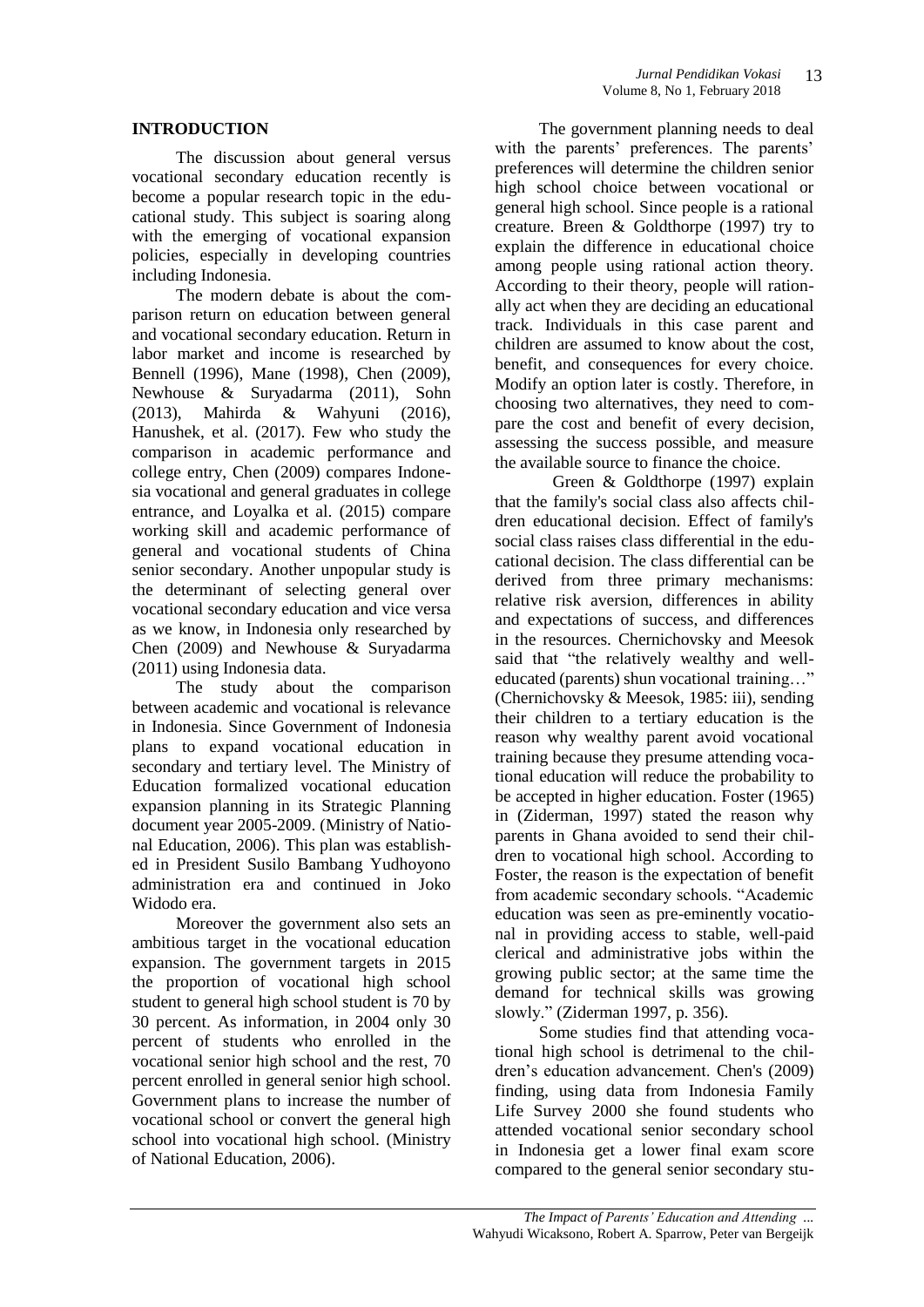dents. Because the academic skill is essential for pursuing tertiary education, Chen concluded that attending vocational high school decrease the students probability to continue to higher education. This finding is supported by Loyalka et al. (2015). Using China data, Loyalka et al. (2015) find that attending in computing vocational education does not improve student computing ability, moreover attending vocational education reduce their academic skill especially math.

According to Corak (2004, p. 3) "the relationship between the socio-economic status of parents and the status and income their children will attain in adulthood." is the indication of generational mobility. Stronger the relationship between parent social status and children social status is an indication of low generational mobility. Low generational mobility has implication to the intergenerational inequality. Children whom born from low socio-economic status family will get low socio-economic status when they are adult and vice versa. From our finding, we can conclude that there is low generational mobility in term of education. Because children whom born in the high education parent tend to get high education as well and vice versa.

This paper tries to determine the existence of social mobility and intergenerational inequality by examining people educational choice. The intergenerational inequality only happens when the parents's education have significant impact in the children's high school choice and in children college entrance. This paper also examine the impact of attending vocational high school to the college entrance.

This study is important in determining whether the government plan in expanding vocational education will lead to the inequality or not. When attending vocational high school significantly reduce the probability of children attending tertiary education, it means that expanding vocational high school will lead reducing tertiary education enrolment rate in the future.

This study is motivated by the vocational education expansion planning in senior secondary and tertiary education. Another motivation for this study is a prediction of demographic bonus that will happen in 2020- 2030. This study will examine the individual respond to the vocational expansion plan and measure the ability of vocational secondary as

a milestone in higher education. The focus is comparing between general and vocational senior high school. This research tries to answer the research questions below.

*Do parents' education significantly affect senior high school tracks decision and tertiary education entry?*

*Do schools availability affect students' choice of senior high school types?* (we use school availability as a proxy of vocational secondary school expansion)

*Do vocational graduates have a lower probability to continue to college?*

To investigate those research questions, we will use data from Indonesia Family Life Survey (IFLS) 2007 and 2014 with following the track of junior high school graduates who graduated in 2002 to 2010. In this study, we will use three primary variables, individual characteristics variables, family characteristics variables and educational facility availability variables. We will use category school types as Newhouse & Suryadarma by dividing senior high school type into general public school, general private school, vocational public school and vocational private, and we add Madrasah Aliyah (MA/religious senior high school). Different from Newhouse & Suryadarma, in this research paper, we will use final exam score as the variable of individual ability instead of the grade repetitions. And also we use school availability as a variable of interest and a control variable to avoid heterogeneity.

## **RESEARCH METHODOLOGY**

In this research, I will propose two main models, the first model is related to the people choice after graduating from junior high school and the second model is related to the people choice after graduating from senior high school.

The first model is multinomial logit. This model is developed from the combination model which are used by Newhouse & Suryadarma (2011) and Chen (2009). Newhouse & Suryadarma use multinomial logit to examine the senior secondary school choice. Newhouse & Suryadarma include non-senior secondary, general public, vocational public, private general and private vocational as school choice, while Chen only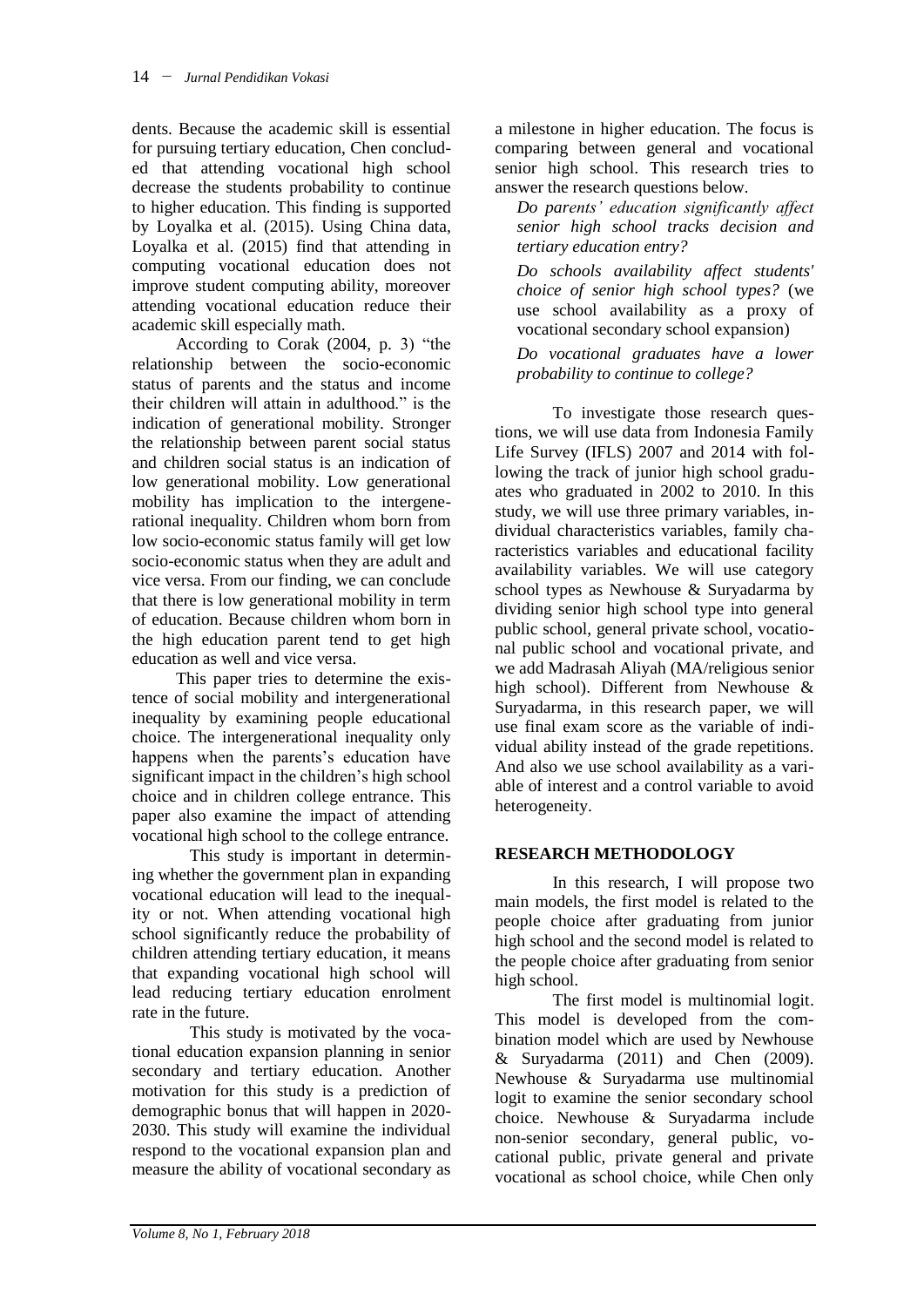divides into vocational and general senior secondary school, so Chen uses probit model. In term of explanatory variables, Newhouse and Suryadarma only consider parent education for family characteristics variables, while Chen also consider family income. In term of personal characteristics Chen chooses earlier score, while Newhouse & Suryadarma choose repeated grade in a junior secondary to measure personal ability. The distribution of senior secondary schools in Indonesia is not even, some sub-districts have all the school types, but other sub-districts only have one type of senior secondary school. Children in the subdistrict that only have one type of senior secondary school or even no senior secondary school, only have limited alternatives in term of education choice. Therefore, in this model, we combine Chen's model and Newhouse and Suryadarma's model, and add school availability as control variables. The specification of the model used in this research as follow:

Education Choice =  $\alpha_0 + \alpha_1$ Female +  $\alpha_2$  $\alpha_4$ Father Education +  $\alpha_5$ Mother Education +  $\alpha_6$ *LnHousehold Income* +  $\alpha_7$ *Rural* +  $\alpha_{\rm s}$ Proportion of Vocational School +  $\alpha_9$ Proportion of Private School + 

The second model tries to capture the choice of student after finishing their senior secondary school, this model tries to compare the choice between vocational and general senior secondary school attendances. This model is adapted from the model used by Chen (2009). The specification of the model is as follow:

College

 $= \beta_0 + \beta_1$ Female +  $\beta_2$ SHS Score  $+\beta_3J$  $+ \beta_6 MA + \beta_7 Father$  Education  $+\beta_8$ Mother Education +  $\beta_9$ LnHHIncome  $+ \beta_{10} Rural + \varepsilon$  ... ... ... ... ... ... ... ... ... (4.2)

This research utilises two main data sources, Indonesia Family Life Survey (IFLS) and Potensi Desa (PODES/Village Potential Survey). IFLS is a survey conducted every seven years in Indonesia by RAND organisation. IFLS is a longitudinal survey with respondent base on the household. The surveyors will survey the same household for every wave. The information in IFLS is divided into two categories: the first information is related to household and the second information is related to community and facility where the household live. IFLS is conducted in 13 provinces in Indonesia. Five provinces in Java island, four provinces in Sumatera island, and several provinces that are not located in both island, they are Bali Province, West Nusa Tenggara Province, South Sulawesi Province, and South Kalimantan Province. IFLS do not cover two main islands in Indonesia, Papua islands and Maluku islands. PODES is a survey conducted every three years to collect the information about the facilities in almost (all) villages in Indonesia.

The data used in this research is the data related to children who graduated from junior high school in period 2002 to 2010, it will include the data about the individual characteristics and ability, the data about household characteristics that will be taken from IFLS 2007 and 2014, and the data about the education facility in location where children live will be taken from PODES 2002, 2005, and 2008. The number of sample is 2,403 pupils who graduated from Junior High School in period 2002 to 2010. The sample are children who sit in junior high school national exam in period 2002 to 2010 and we got 3,857 pupils. Then we select only children who reported their junior high school final exam score and we got 2,854 pupils. In our estimation, we need the family income as explanation variables, and we got 2,403 samples. Base on pupils' residence we divided sample into three regions, Sumatera island, Java island, and another island. The distribution of sample base on their regions are 519 (21.60 percent) pupils lived in Sumatera, 1,338 (55.68 percent) lived in Java, and 546 (22.72 percent) lived in other islands. In term of educational choice, we divided into children who did not continue to senior high school and children who continue to senior high school. Then base on the school types, we divided them into general senior high school (General SHS/ SMA), vocational senior high school (SMK) and Islamic senior high school (MA), and also children who do not continue to senior high school their education choice become Junior High School (JHS/ SMP). Further, we also divided into public and private high schools. Base on the education choice the share is 979 (40.74 percent) pupils attended General SHS,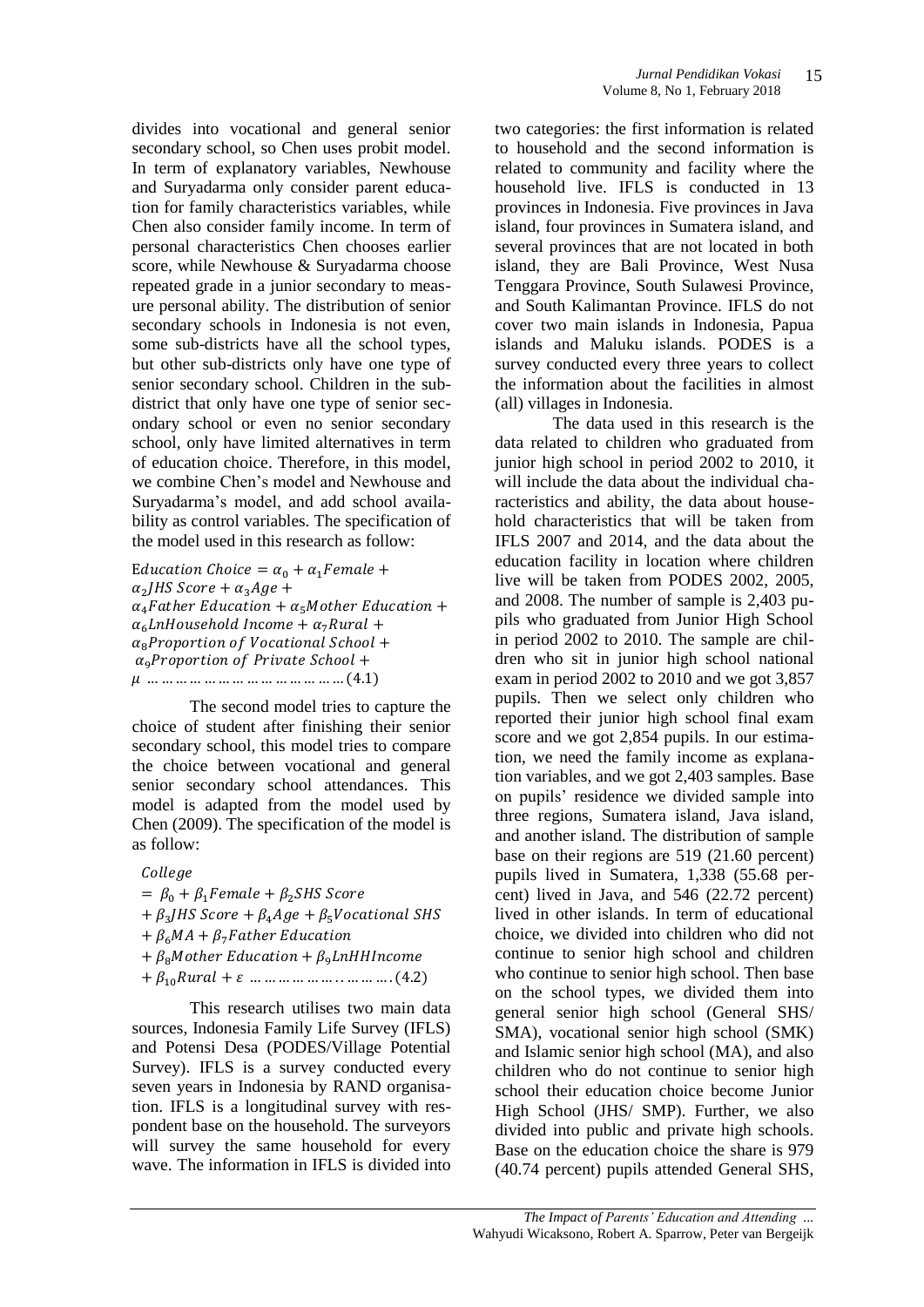752 (31.29 percent) attended Vocational SHS, 227 (9.45) attended MA, and 445 (18.52) not enrolled in senior high school (JHS). Newhouse & Suryadarma (2011) excluded students who attended senior high school with Islamic curriculum because of the small share, in this paper we still include them even though only 10 percent student who attend the Islamic senior high schools.

## **RESULT AND ANALYSIS**

In this session, we will discuss the regression result of children's educational decision after graduating from junior high school. The children can choose to continue their education to senior high school or enough with junior high school. For those who continue to senior high school, they also need to decide in what type of school they will enrol. The type of schools can be divided into: general senior high school, vocational senior high school, and for Muslim children, they also can choose Madrasah Aliyah (MA/ religious school), thus we have four choices.

The table 1 shows determinant of student attending different senior high school types. the result of multinomial logit model with dependent variables are senior high school types and without considering the difference between public and private senior secondary school institutions. The independent variables are categorized into three characteristics; individual characteristics, family characteristics, and residential characteristics. To get robust estimation, the regression is clustered base on the provincial level to avoid heteroscedasticity effect.

From the regression, we found that junior high school exam score and age when graduated from junior high school have a significant effect on the probability selecting general high school or does not enrol in senior high school. Increase one point junior high school score from the mean will increase the probability attending general high school by 2.66 percent and decrease the likelihood to not enrol in senior high school by 1.72 percent. Increasing one year of children age will decrease the probability enrol to general senior high school by 3.33 percent but increase the probability of drop out by 3.76 percent. Gender is still used as consideration when children choose between general high school

and vocational high school, a female child has significant lower probability to attend vocational high school than a male child by 7.45 percent, and female children have higher probability to not enrol in senior high school by 4.68 percent. All individual characteristics variables have influence in consideration for children in deciding to enrol or not enrol in senior high schools.

Parent education have positive and significant effect in the probability selecting general senior high school and have negative and significant effect in the probability to not enrol in senior high school. The probability a child enrol in general high school is increasing by 0.83 percent and the probability a child not enrol in senior high school is decreasing by 1.04 percent when his/her father year of schooling one year higher than the average fathers' year of schooling. The mother education effect in the children decision is bigger than father effect, it can be seen from the marginal effect magnitude.

Household income has positive and significant impact in the children probability in selecting general senior high school, yet has negative and significant impact in the children selecting MA and not attending senior high school. Increasing 1 percent of income from the mean will increase the probability a child enrols in general senior high school by 1.95 percent and decrease the probability a child enrols in MA by 1.16 percent and decrease the probability a child not enrol in senior high school by 3.66 percent.

Rural children have 8.04 percent lower probability to enrol in vocational, have 5.56 percent higher probability to enrol in MA, and have 6.39 percent higher probability to not enrol in senior high school compare to the urban children. The vocational education availability also increases the probability a child to enrol in vocational high school but decrease the probability a child to enrol in MA. The vocational education availability does not significantly affect the probability of a child to enrol in general senior high school. The proportion of private school compare to public school has significant effect in all educational choice, it has significant and negative effect in general senior high school choice, but has positive and significant in other choices.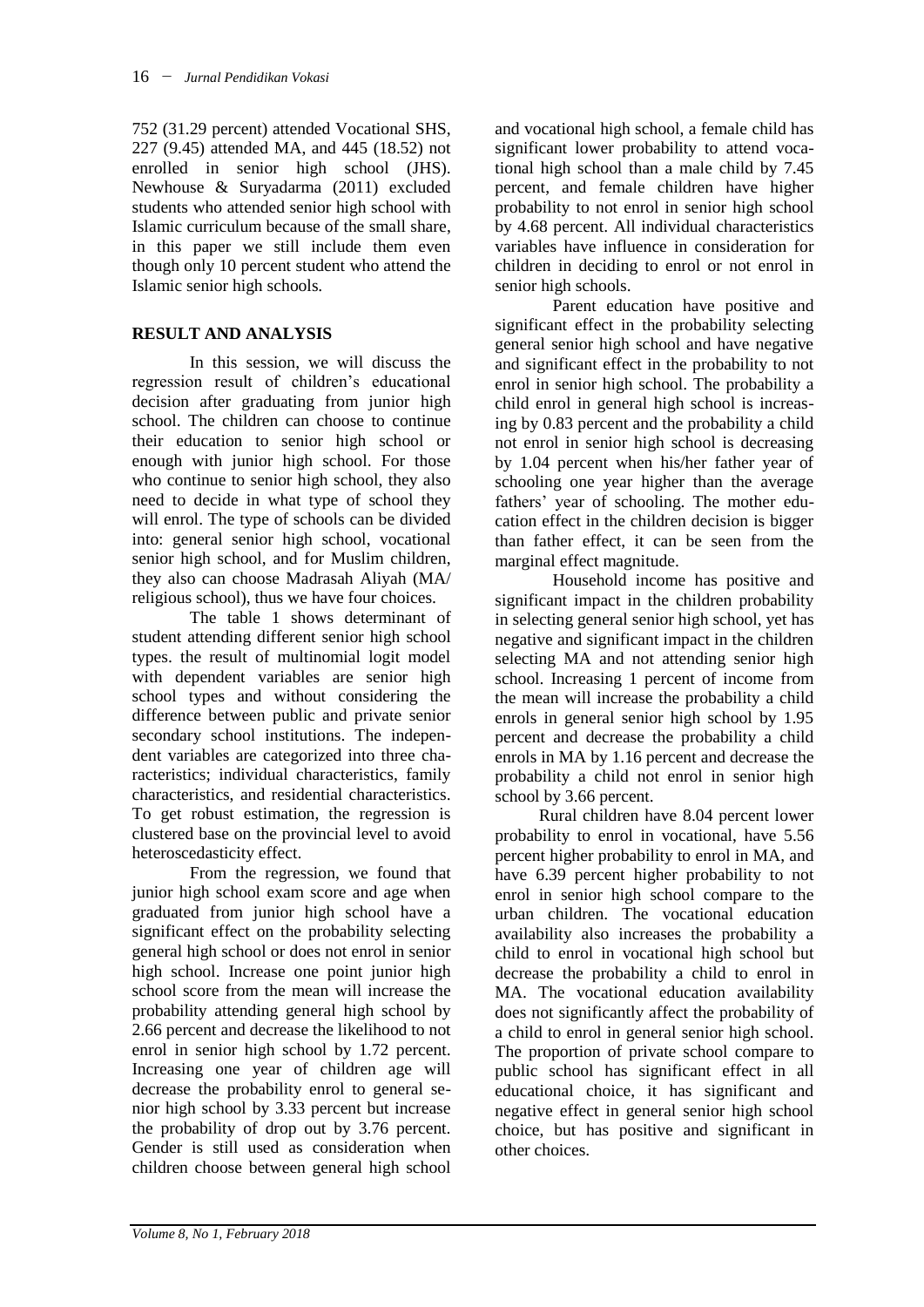|                                                  | Multinomial Logit Marginal Effect |                          |              |                        |
|--------------------------------------------------|-----------------------------------|--------------------------|--------------|------------------------|
|                                                  | General<br><b>SHS</b>             | Vocational<br><b>SHS</b> | MA           | No Senior<br>Secondary |
| <b>Personal Characteristics</b>                  |                                   | (1)                      |              |                        |
| <b>JHSScore</b>                                  | 2.66                              | $-0.57$                  | $-0.37$      | $-1.72$                |
|                                                  | $(2.68)$ **                       | (0.64)                   | (0.7)        | $(2.72)$ **            |
| Age When Graduated JHS                           | $-3.33$                           | 0.49                     | $-0.91$      | 3.76                   |
|                                                  | $(3.63)$ **                       | (0.45)                   | (0.98)       | $(3.46)$ **            |
| Female (dummy)                                   | 2.82                              | $-7.45$                  | $-0.05$      | 4.68                   |
|                                                  | (1.24)                            | $(4.37)$ **              | (0.04)       | $(2.05)*$              |
| <b>Family Characteristics</b>                    |                                   |                          |              |                        |
| Father years of schooling                        | 0.83                              | 0.05                     | 0.15         | $-1.04$                |
|                                                  | $(3.59)$ **                       | (0.29)                   | (1.05)       | $(7.24)$ **            |
| Mother years of schooling                        | 1.95                              | $-0.29$                  | $-0.25$      | $-1.40$                |
|                                                  | $(5.4)$ **                        | (1.15)                   | (1.54)       | $(5.28)$ **            |
| Ln Household Income                              | 3.36                              | 1.45                     | $-1.16$      | $-3.66$                |
|                                                  | $(4.4)$ **                        | (1.32)                   | $(2.18)$ *   | $(5.03)$ **            |
| <b>Residence Characteristics</b>                 |                                   |                          |              |                        |
| Rural (dummy)                                    | $-3.90$                           | $-8.04$                  | 5.56         | 6.39                   |
|                                                  | (1.33)                            | $(2.05)*$                | $(3.67)$ **  | $(3.15)$ **            |
| Proportion of Vocational High School in district | $-22.50$                          | 50.01                    | $-37.91$     | 10.41                  |
|                                                  | (1.38)                            | $(2.62)$ **              | $(-3.58)$ ** | (0.96)                 |
| Proportion of Private High School in district    | $-68.48$                          | 38.60                    | 11.84        | 18.03                  |
|                                                  | $(5.3)$ **                        | $(2.75)$ **              | $(2.74)$ **  | $(2.38)*$              |
| <b>Base Probability</b>                          | 43.34                             | 34.73                    | 8.74         | 13.19                  |
| Number of Obs                                    | 2403                              |                          |              |                        |
| Pseudo R <sub>2</sub>                            | 0.11                              |                          |              |                        |

Table 1. Determinant of Student Selecting High School Types

Notes: \* 5% significance; \*\* 1% significance; the marginal effects are in percent, t-statistics in parentheses, the result is robust from heteroscedasticity, clustered base on province

After graduating the senior high school level, children can directly join the work force by entering labour market or continue their education to the university level. The following regression is used to examines the children decision after graduating from senior secondary schools. In this regression, we use two methods, probit and logit model.

According to the estimation in table 2, we can see that two methods, probit and logit, do not show a different result in term of statistical significance, sign, and pseudo Rsquare. In term of variables significance, we found that seven out of ten variables show significant result. Only MA dummy, rural dummy and constant do not show significance result. Four out of eight coefficient shows statistically significance.

All individual characteristics variables have a significant effect in the college entry decision except Junior high school score. Junior high school score is used to measure the initial student ability. Senior secondary score as proxy of individual's ability has positive and significant effect to the college entry decision. Increase senior high school score by one point increase the probability a child attends tertiary education by 3.33 percent in probit and 3.53 in logit model. While, age shows the opposite sign. It means that older children have lower probability to continue their education to tertiary education. With the same characteristics, female children have higher probability to enrol in tertiary education than their male peers about 6 percent. The statistics show significant at 5%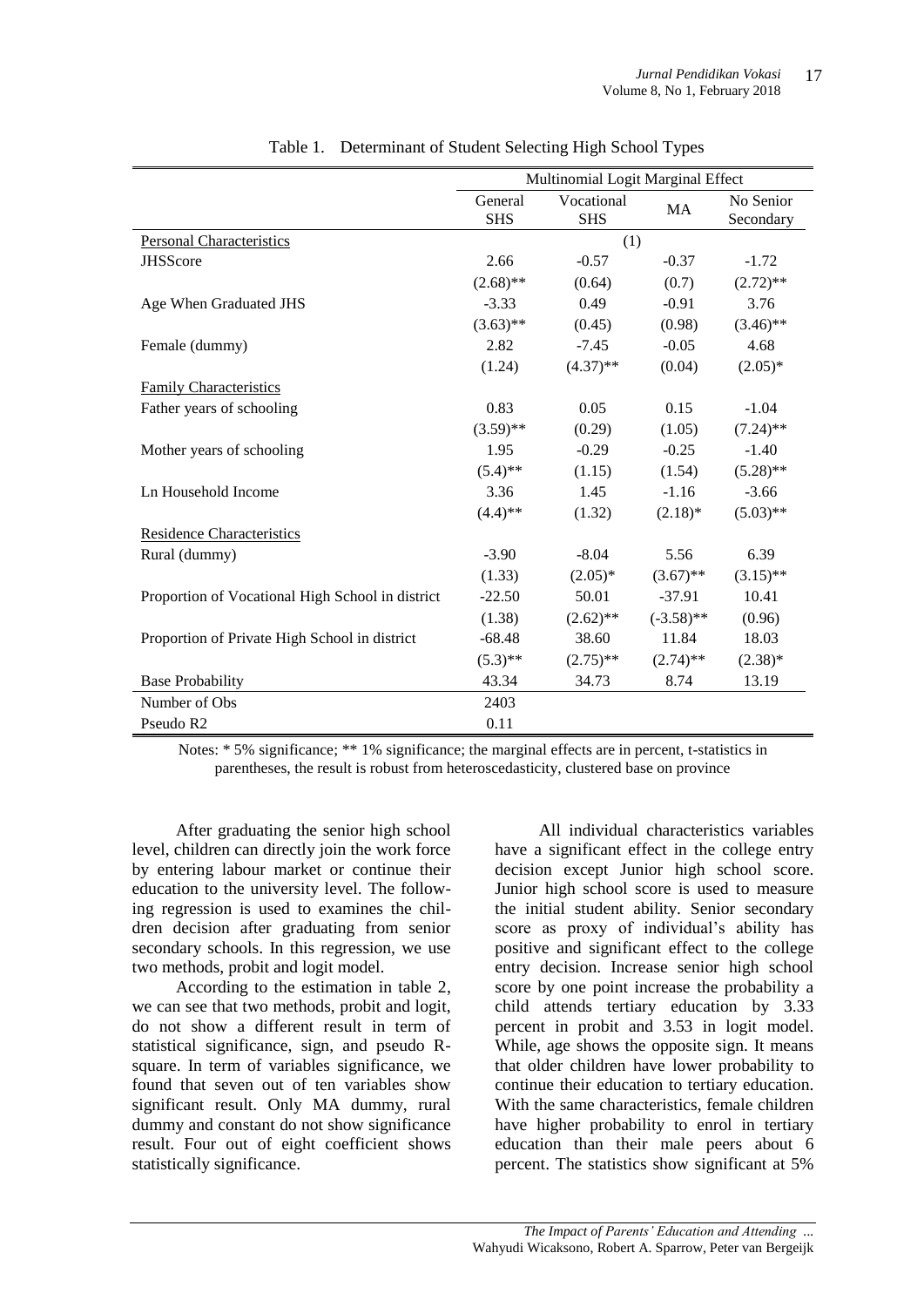in logit model but do not show significance in probit estimation. Senior secondary types have effect in the college entry decision. General senior high school graduates have significantly higher probability to enrol in university than the vocational senior high school graduates. But there is no significant difference in probability to enrol in tertiary education between MA graduates and general secondary school graduates. From three types of senior secondary education, we can see that vocational secondary graduates have the lowest probability to enrol in tertiary education, and general secondary graduates have the highest probability to enrol in tertiary education. Attending vocational senior high school will decrease the probability a child enrols tertiary education about 28 percent compare to attending general high school.

Family characteristics also have an effect in tertiary enrolment decision. Parent education and family income have a positive and significant effect to the probability a child enrol in tertiary education. Increasing father/mother's year of schooling by one year will increase the probability a child enrols in tertiary education about 1.7 percent. Household income also has positive and significant effect in the decision of children tertiary education enrolment. Increasing the family income by one percent will increase the probability a child enrols in tertiary education by 5 percent. There is no significant different between urban and rural children in tertiary education enrolment.

|                                 | Probit: College entry | Logit: College entry |
|---------------------------------|-----------------------|----------------------|
| <b>Personal Characteristics</b> | (3)                   | (4)                  |
| <b>SHS</b> Score                | 3.33                  | 3.53                 |
|                                 | $(2.99)$ **           | $(2.91)$ **          |
| <b>JHS</b> Score                | 2.02                  | 2.01                 |
|                                 | (1.28)                | (1.23)               |
| Age When Graduated JHS          | $-4.62$               | $-4.97$              |
|                                 | $(2.41)$ **           | $(2.35)^*$           |
| Female (dummy)                  | 6.19                  | 6.59                 |
|                                 | (1.91)                | $(1.98)$ *           |
| Senior secondary types          |                       |                      |
| Vocational SHS (dummy)          | $-27.60$              | $-27.80$             |
|                                 | $(12.45)$ **          | $(12.46)$ **         |
| MA (Islamic School) (dummy)     | $-1.23$               | $-1.42$              |
|                                 | (0.2)                 | (0.23)               |
| <b>Parent Characteristics</b>   |                       |                      |
| Father years of schooling       | 1.70                  | 1.72                 |
|                                 | $(9.6)$ **            | $(9.08)$ **          |
| Mother years of schooling       | 1.68                  | 1.69                 |
|                                 | $(3.67)$ **           | $(3.69)$ **          |
| Ln Household Income             | 5.18                  | 5.32                 |
|                                 | $(5.18)$ **           | $(5.49)$ **          |
| Rural                           | $-1.67$               | $-1.76$              |
|                                 | (0.53)                | (0.53)               |
| Base probability                | 32.27                 | 31.18                |
|                                 |                       |                      |
| Observations                    | 1,564                 | 1,564                |
| Pseudo R-Square                 | 0.194                 | 0.196                |

Table 2. The Likelihood in College Entrance

Notes: \* 5% significance; \*\* 1% significance; the marginal effects are in percent, tstatistics in parentheses, the result is robust from heteroscedasticity, clustered base on province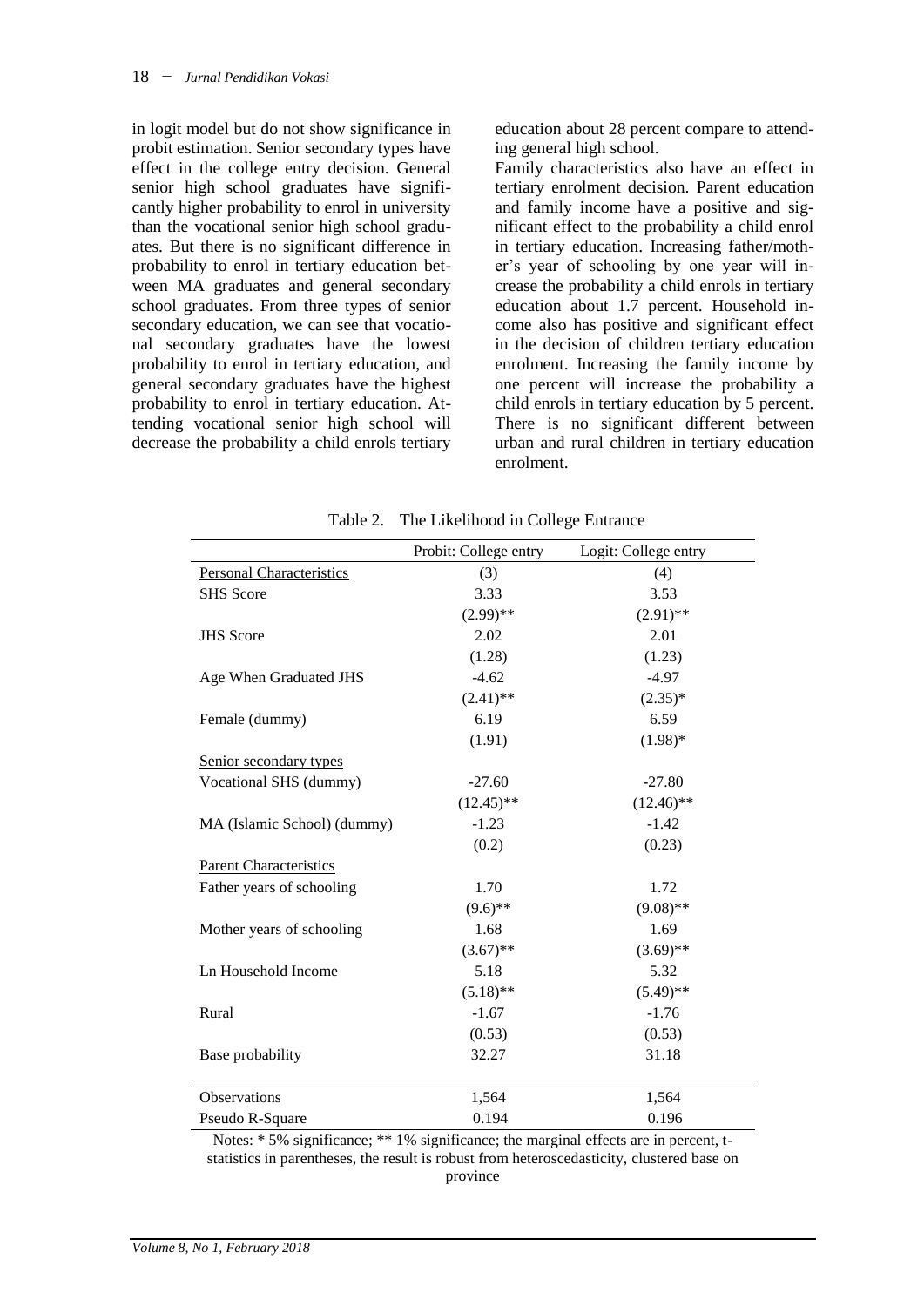### **Analysis**

According to our prediction, parent educational attainment has significant effect in children senior secondary education decision. Our hypothesis is "parent with higher educational attainment will tend to send their children to academic secondary over the vocational high schools." From the regression our, we found that father and mother education have positive and significant effect in the probability of children to enrol in general senior high school. From the marginal effect magnitude, we can see that the parent education shows bigger magnitude in the public and private general senior high schools compare to the magnitude of public and private vocational high schools. It means parent with higher educational attainment will tend to send their children to the general high schools than to send their children to vocational high schools. This finding is in line with Chen (2009) and Newhouse & Suryadarma (2011) finding. The finding concords with Chernichovsky & Meesok, (1985) suggestion. According to Chernichovsky & Meesok well-educated parent tend to avoid sending their children to vocational education.

Another finding is related to the impact of school availability to student educational choice. From the regression, we found that the proportion of vocational school to total senior high school has positive and significant effect to the probability attending vocational education. Higher the proportion of vocational schools in the children district, the probability of the children attending vocational education become higher. This finding is almost similar with Chen (2009) finding, she measures this kind of effect using the share of vocational graduates in the community where the children live. We use the proportion of the number vocational school to the total senior high school to give more insight about the effect of government policy in vocational education expansion to the educational choice. School provision is a real proof of government commitment in the vocational education expansion. The vocational education expansion might have bad effect to the senior secondary enrolment. Higher the proportion of vocational school higher probability the children in the district do not continue to the senior high school. As we discuss in chapter 3, attending

the vocational senior high school is relatively more expensive than attending the general senior high school. Cost of attending education can be a reason for children to not enrol in senior high school. This finding is also supported by the effect of proportion of private school to the children enrolment. We found that higher share private education institutions in a district, higher the probability children in that district enrol in senior secondary school. Increase the proportion by hundred percent will decrease senior high school enrolment by 19.18 percent. As we know, that private education institutions are tuition driven, they will charge higher fee than the public education institutions. We suspect that cost of attending senior high school become a barrier for children to attend senior high school.

As we expected, the parent year of schooling has a positive and significant effect to the probability a child enrols in tertiary education. Chen (2009) and Ogawaa & Iimuraa (2010) have a similar finding with us. They find that head of households' education have a positive and significant effect to the probability of the children pursuing tertiary education. This empirical finding is supported by some theories such as rational action theory by Breen and Goldthorpe (1997) or with subjective expected utilities by Esser (1999) or "intergenerational class maintenance (Becker 2003). In the rational action theory Breen and Goldthorpe also explain about the relative risk aversion. Relative risk aversion explains the relationship between parents' education and their children's education. According relative risk aversion, parents expect their children social-economic status not lower than the parents' social-economic status include the educational attainment.

According to Corak (2004:3) "the relationship between the socio-economic status of parents and the status and income their children will attain in adulthood." is the indication of generational mobility. Stronger the relationship between parent social status and children social status is an indication of low generational mobility. Low generational mobility has implication to the intergenerational inequality. Children whom born from low socio-economic status family will get low socio-economic status when they are adult and vice versa. From our finding, we can conclude that there is low generational mobility in term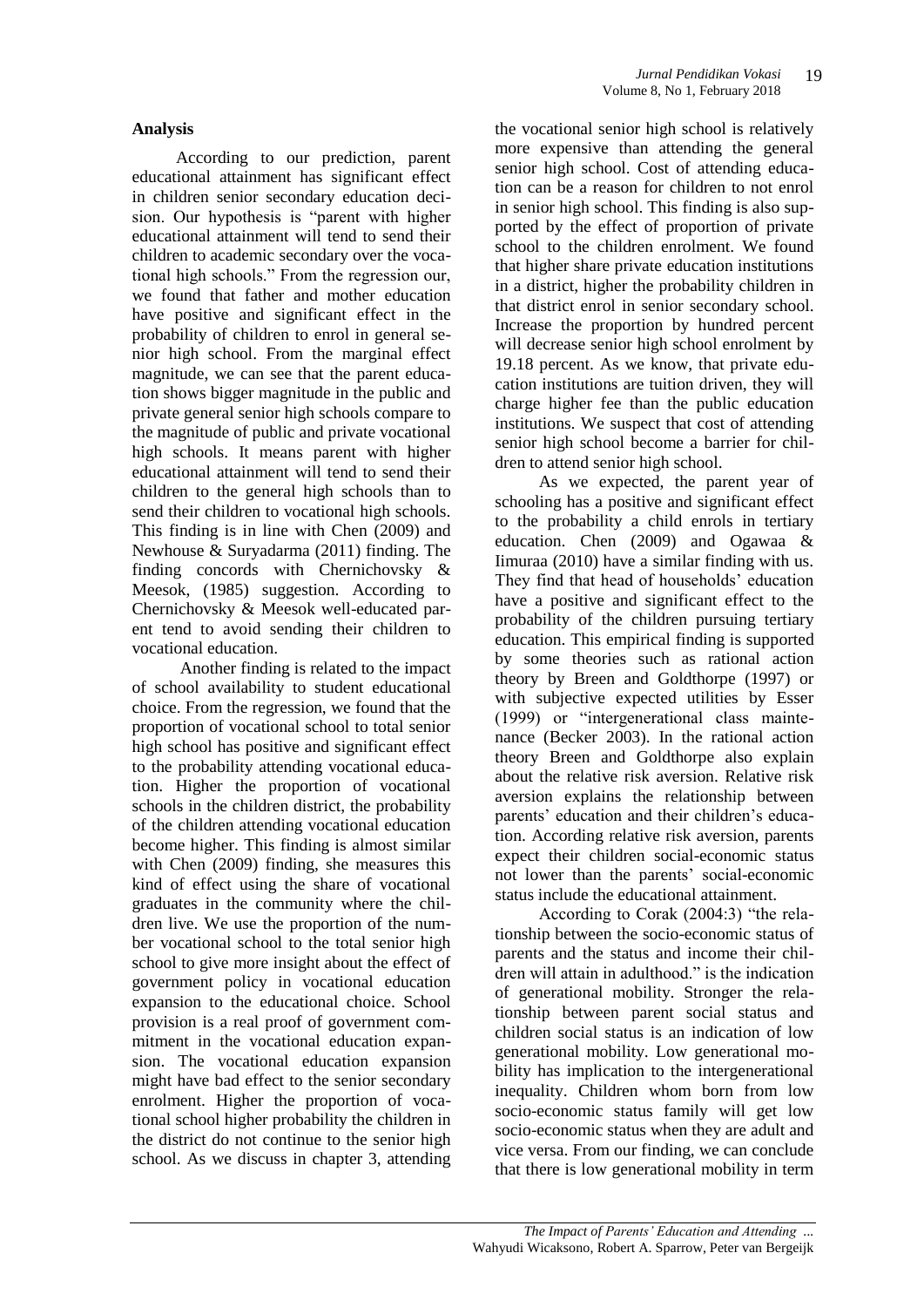of education. Because children whom born in the high education parent tend to get high education as well and vice versa.

We also examined the effect of attending vocational high school to the probability attending tertiary education. We found children who attend vocational secondary school have a lower probability to enrol to the tertiary education compare to their peers from the others secondary school types. This finding is the same with Chen (2009) finding. According to Chen, attending the vocational high school does not have effect to the probability attending tertiary education when it is controlled with the senior high school final exam score, but it has effect when it is not controlled with the senior high school final exam score. In our paper, we already control the regression with senior high school exam score at beginning, even we add junior high school exam score as the initial score. We found that both variables, senior high school final exam score and attending vocational high school, have a significant effect to the probability of enrolling in tertiary education with an opposite sign. Attending vocational high school gained negative sign, while senior high school exam score gained positive sign.

From the regression about senior high school decision, we found that children from low education parents tend to attend vocational high school than attending general high schools. And we also know that parents with low education have a low probability to send their children tertiary education. From those finding we suggest that the vocational high school is the choice for those who do not have intention in pursuing tertiary education, especially for those who come from low education family.

Our conclusion is in line with Breen and Goldthorpe (1997) assumption. Breen and Goldthorpe assumed that decision of entering an n level of education is affected by the expectation of gaining access to level n+1. Therefore, for those who attending general senior high school expect to get access to tertiary education, and for those who attending vocational senior high school expect to get direct access to the labour market.

## **CONCLUSION**

This study has three goals, first goal is examining the relationship between parents' education attainment and children educational decision, the first decision related with children decision after graduating junior high school and the second decision is after graduating senior high school. The second goal is examining the role of educational expansion through educational facilities provision to children decision. And the last goal is finding the relationship between children decision in senior secondary education to college entry.

In addressing that three goals, we conduct two regressions. The first regression is multinomial logit model to examines the impact of parental educational attainment and educational provision to senior secondary enrolment decision. The second regression is logit/probit model to examines the impact of parental educational attainment and senior secondary types to college enrolment decision.

From the analysis in chapter 5, we can conclude that: (1) Parents' education have a positive and significant effect in promoting their children to enrol in general high school, especially in attending general public high school. Well-educated parents tend to avoid sending their children to vocational education. (2) The education availability has a significant effect in influencing children educational decision. The increase in the proportion of vocational high school to general senior high school facilities increase the probability a child to enrol in vocational high school, yet it also increases the probability a child does not enrol in senior high school. The proportion of private school also has the same impact as the proportion of vocational high school. Increasing proportion of private senior high school to public senior high school also increases the probability a child to enrol in private senior high school. Increase in the proportion of private to public senior high school will significantly decrease the probability a child enrols to senior high school. (3) Parents' education also has a positive and significant effect to the probability a child attends tertiary education. (4) Attending vocational senior high school decreases the probability a child attends tertiary education.

From the policy perspective, increasing the share of vocational senior high school could be an effective way to increase the share of vocational senior high school enrolment. But the government needs to consider the side effect of increasing the proportion of vocatio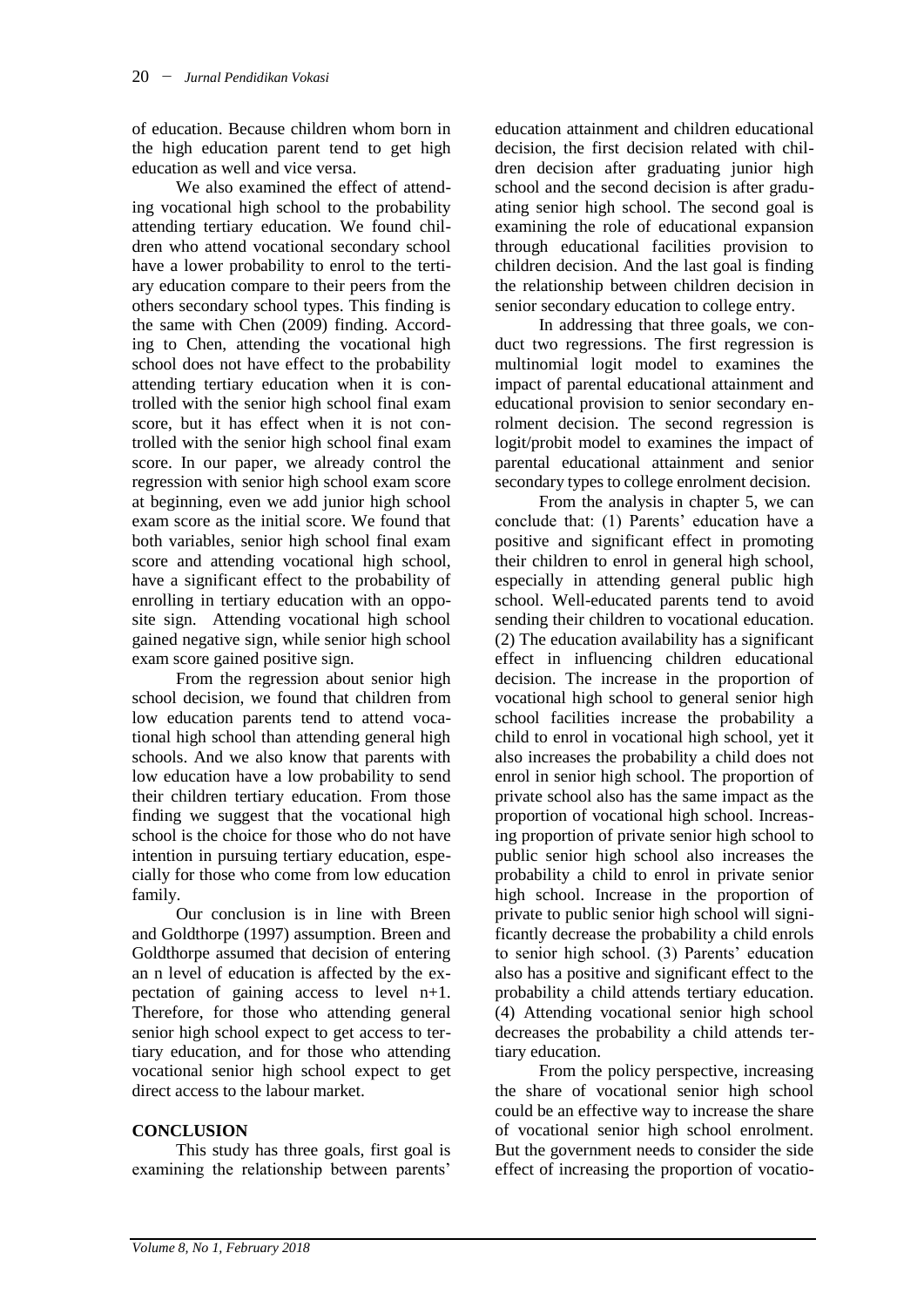nal senior high school, the first it may increase the probability a child not attending senior high school. It is still debatable because according to Pittman (1991) there is no evidence that attending vocational high school could reduce the drop out rate. The second it will decrease the probability senior high school graduates attending tertiary education. Our finding indicates attending vocational high school can reduce the probability a child to enrol in tertiary education. The government also needs to consider the people taste or preference in educational choice, from the regression we can see that high education parents still prefer academic senior high school for their children than vocational senior high school.

We still witnessed a class differentials in the children educational choices. The more educated parents with senior high school education or college degree education tend to send their children to the more academic senior high schools. Parents with junior high school and elementary education see general and vocational high school indifferently. We also found that higher parents' education is lower the probability their children do not continue to senior high school. For policy perspective, the government needs to give incentives and support to the children from low educated parents to continue their education to the highest level.

### **REFERENCES**

- ASEAN. (2015). *ASEAN statistical yearbook 2014.* Jakarta: ASEAN Secretariat.
- Becker, G. S. (1993). *Human capital: a theoretical and empirical analysis with special reference to education* (3rd Edition ed.). Chicago: The University of Chicago Press.
- Becker, R. (2003). Educational expansion and persistent inequalities of education: utilizing subjective expected utility theory to explain increasing participation rates in upper secondary school in the Federal Republic of Germany. *European Sociological Review, 19*(1), 1-24.
- Becker, R., & Hecken, A. E. (2009). Higher education or vocational training? an empirical test of the rational action model of educational choices suggested

by Breen and Goldthorpe and Esser. *Acta Sociologica, 52*(1), 25-45.

- Bedi, A., & Garg, A. (2000). The effectiveness of private versus public schools: The case of Indonesia. *Journal of Development Economics, 61*(2).
- Bennell, P. (1996). General versus vocational Secondary education in developing countries: A review oof the rates of return evidence. *The Journal of Development Studies, 33*(2), 230-247.
- Breen, R., & Goldthorpe, J. H. (1997). Explaining educational differentials toward a formal rational action theory. *Rationality and Society, 9*(3), 275-305.
- Calero, C., Bedi, A., & Sparrow, R. (2008). Remittances, liquidity constraints and human capital investments in Ecuador. *ISS Working Paper, 458*.
- Cappelari, L. (2004). High school types, academic performance, and early labour market outcomes. *IZA DP. 1048.* Bonn: Institute for the Study of Labor.
- Chen, D. (2009). Vocational schooling, labor market outcomes, and college entry. *World Bank Policy Research Working Paper, 4814*, 1-25.
- Chernichovsky, D., & Meesok, O. A. (1985). *'School enrolment in Indonesia' staff working paper 746.* Washington D.C.: World Bank.
- Direktorat Agama dan Pendidikan Bappenas. (2010). *Potret pendanaan perguruan tinggi.* Jakarta: Bappenas.
- Esser, H. (1999). *Soziologie: spezielle gundlagen, i. situationslogik un handeln.* Frankfurt: Frankfurt am Main.
- Gaddah, M., Munro, A., & Quartey, P. (2016). 'Education subsidy and school enrollments in rural Ghana'. *International Journal of Educational Development, 46*, 143-152.
- Granado, F. J., Fengler, W., Ragatz, A., & Yavuz, E. (2007). *Investing in Indonesia's education: allocation, equity, and eficiency of public expenditures* (Vol. 4329). Washington D.C.: The World Bank, Pover Reduction and Economic Management and Human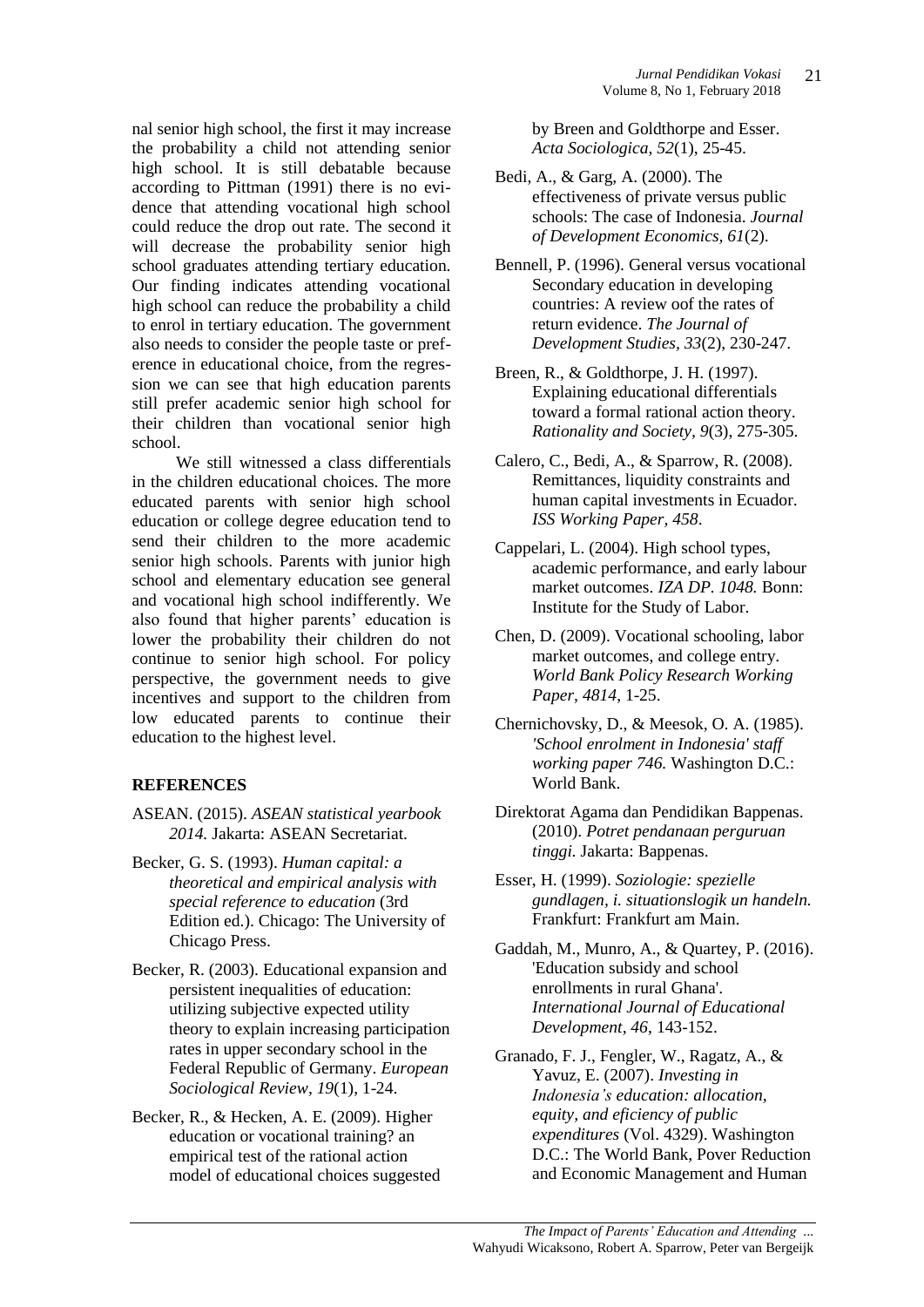Development of the East Asia and Pacific Region.

Hanushek, E. A., Schwerdt, G., Woessmann, L., & Zhang, L. (2017). General education, vocational education, and labor-market outcomes over the lifecycle. *The Journal of Human Resources, 52*(1), 48-87.

Hillmert, S., & Jacob, M. (2003). Social inequality in higher education: is vocational training a pathway leading to or away from university? *European Sociological Review, 19*(3), 319-334.

Lanjouw, P., Pradhan, M., Saadah, F., Sayed, H., & Sparrow, R. (2002). Poverty, education and health in Indonesia: who benefits from public spending? In C. Morrisson (Ed.), *Education and Health Expenditure, and Development: The Cases of Indonesia and Peru* (pp. 17- 78). Paris: Development Centre Of The Organisation For Economic Cooperation and Development.

Loyalka, P., Huang, X., Zhang, L., Wei, J., Yi, H., Song, Y., . . . Chu, J. (2015). The impact of vocational schooling on human capital development in developing countries: Evidence from China. *The World Bank Economic Review, 30*(1), 143-170.

Mahirda, K., & Wahyuni, H. (2016). Returning to general and vocational high-schools in Indonesia. *Review of Economic and Business Studies, 9*(2), 9- 28.

Mane, F. (1998). Trends in the payoff to academic and occupation-specific skills: the short and medium run returns to academic and vocational high school courses for non-college-bound students. *Economics of Educational Review, 18*, 417-437.

Ministry of Domestic Affair. (2014). *www.kemendagri.go.id*. Retrieved 08 10, 2017, from http://otda.kemendagri.go.id/CMS/Imag es/SubMenu/totalDOB.pdf

Ministry of Education. (2013). *Regulation no 70 year 2013 "Framework and Curriculum for Vocational Senior High* 

*School".* Jakarta: Ministry of Education.

Ministry of National Education. (2006). *Rencana strategis departemen pendidikan nasional tahun 2005-2009 (Ministry of National Education Strategic Planning year 2005-2009).* Jakarta: Ministry of National Education.

Ministry of National Education. (2015). *Rencana strategis Kementerian Pendidikan dan Kebudayaan 2015-2019.*

Muttaqin, T. (2017). *The education divide in Indonesia: Four essays on determinants of unequal access to and quality of education.* Groningen: University of Groningen (Ph.D. thesis).

Newhouse, D., & Suryadarma, D. (2011). The value of vocational education: high school type and labor market outcomes in Indonesia. *The World Bank Economic Review, 25*(2), 296-322.

OECD/Asian Development Bank. (2015). *Education in Indonesia: rising to the challenge.* Paris: OECD Publishing.

Oey-Gardiner, M., & Gardiner, P. (2013). Indonesia's demographic dividen or window of opportunity. *Masyarakat Indonesia, 39*(2), 481-504.

Ogawaa, K., & Iimuraa, K. (2010). Determinants of access and equity in tertiary education: The Case of Indonesia. *Excellence in Higher Education , 1*, 3-22.

Pittman, R. B. (1991). Social factors, enrollment in vocational/technical courses, and high school dropout rates. *The Journal of Educational Research, 84*(5), 288-295.

Rajkumar, A. S., & Swaroop, V. (2002). Public spending and outcomes: does governance matter? *The World Bank*.

Republic Indonesia. (1945). *Undang-Undang Dasar 1945/Indonesian Constitution.* Jakarta: Indonesia.

Sawitri, D. R., Creed, P. A., & Zimmer-Gembeck, M. J. (2014). Parental influences and adolescent career behaviours in collectivist cultural setting. *International Journal of Vocational Guidance, 14*, 161-180.